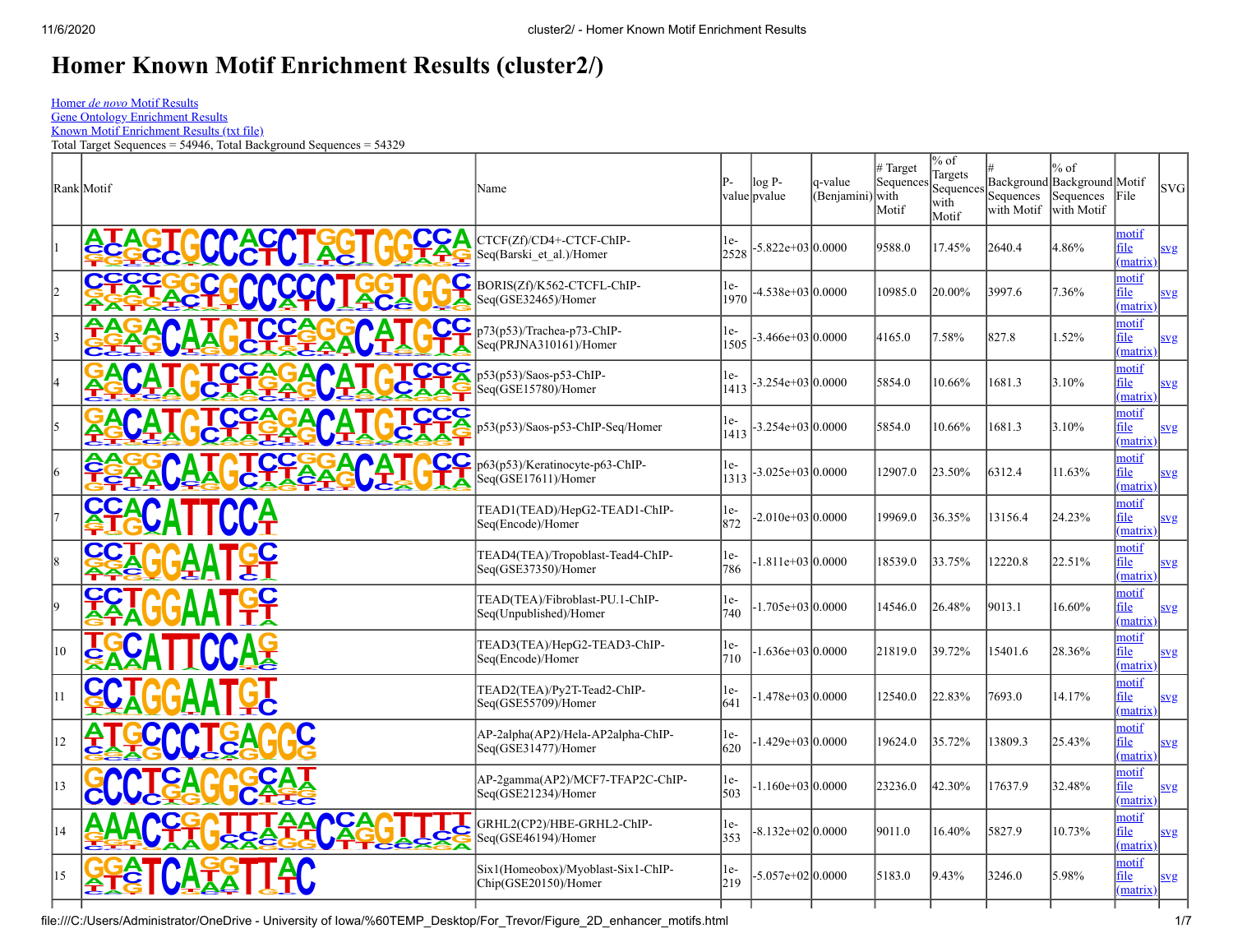|              | <b>ACATGCCCCGGCCAT</b> | p53(p53)/mES-cMyc-ChIP-<br>Seq(GSE11431)/Homer                 | 1e-<br>196   | -4.518e+02 0.0000    | 980.0   | 1.78%      | 313.2   | $0.58\%$  | motif<br>file<br>(matrix) | svg        |
|--------------|------------------------|----------------------------------------------------------------|--------------|----------------------|---------|------------|---------|-----------|---------------------------|------------|
| 17           | CCCCTCCCCCAC           | Zfp281(Zf)/ES-Zfp281-ChIP-<br>Seq(GSE81042)/Homer              | $1e-$<br>182 | $-4.204e+02 0.0000 $ | 7366.0  | 13.41%     | 5207.1  | 9.59%     | motif<br>file<br>(matrix) | svg        |
| 18           |                        | REST-NRSF(Zf)/Jurkat-NRSF-ChIP-<br>Seq/Homer                   | $1e-$<br>181 | $-4.187e+02 0.0000$  | 608.0   | 1.11%      | 142.7   | 0.26%     | motif<br>file<br>(matrix) | svg        |
| 19           | <b>CA&amp;</b>         | Pbx3(Homeobox)/GM12878-PBX3-ChIP-<br>Seq(GSE32465)/Homer       | 1e-<br>178   | $-4.103e+02 0.0000 $ | 6037.0  | 10.99%     | 4112.1  | 7.57%     | motif<br>file<br>(matrix) | svg        |
| 20           |                        | Six4(Homeobox)/MCF7-SIX4-ChIP-<br>Seq(Encode)/Homer            | $1e-$<br>174 | -4.019e+02 0.0000    | 1535.0  | 2.79%      | 675.6   | 1.24%     | motif<br>file<br>(matrix) | svg        |
| 21           | <b>Aĝ</b>              | Pknox1(Homeobox)/ES-Prep1-ChIP-<br>Seq(GSE63282)/Homer         | $1e-$<br>149 | $-3.438e+02 0.0000$  | 5617.0  | 10.22%     | 3901.2  | 7.18%     | motif<br>file<br>(matrix) | svg        |
| 22           |                        | Tcf3(HMG)/mES-Tcf3-ChIP-<br>Seq(GSE11724)/Homer                | 1e-<br>148   | $-3.413e+02 0.0000$  | 5375.0  | 9.78%      | 3705.0  | 6.82%     | motif<br>file<br>(matrix) | svg        |
| 23           | <b>TGTCASTCA</b>       | PBX1(Homeobox)/MCF7-PBX1-ChIP-<br>Seq(GSE28007)/Homer          | 1e-<br>148   | $-3.412e+02 0.0000$  | 2522.0  | 4.59%      | 1430.9  | 2.64%     | motif<br>file<br>(matrix) | svg        |
| 24           |                        | KLF3(Zf)/MEF-Klf3-ChIP-<br>Seq(GSE44748)/Homer                 | 1e-<br>147   | $-3.403e+02 0.0000$  | 11854.0 | 21.58%     | 9377.3  | 17.27%    | motif<br>file<br>(matrix) | svg        |
| 25           |                        | Sp1(Zf)/Promoter/Homer                                         | $1e-$<br>144 | $-3.334e+02 0.0000$  | 6134.0  | 11.17%     | 4360.1  | 8.03%     | motif<br>file<br>(matrix) | svg        |
| 26           |                        | Dlx3(Homeobox)/Kerainocytes-Dlx3-ChIP-<br>Seq(GSE89884)/Homer  | 1e-<br>130   | $-3.000e+02 0.0000$  | 9587.0  | 17.45%     | 7467.7  | 13.75%    | motif<br>file<br>(matrix) | svg        |
| 27           |                        | DLX5(Homeobox)/BasalGanglia-Dlx5-ChIP-<br>seq(GSE124936)/Homer | le-<br>119   | $-2.742e+02 0.0000 $ | 11241.0 | 20.46%     | 9047.5  | 16.66%    | motif<br>file<br>(matrix) | svg        |
| 28           | <b>CACACCCACTS</b>     | Klf9(Zf)/GBM-Klf9-ChIP-<br>Seq(GSE62211)/Homer                 | 1e-<br>118   | $-2.732e+02 0.0000 $ | 10051.0 | 18.30%     | 7972.9  | 14.68%    | motif<br>file<br>(matrix) | svg        |
| 29           |                        | TCFL2(HMG)/K562-TCF7L2-ChIP-<br>Seq(GSE29196)/Homer            | 1e-<br>91    | $-2.098e+02 0.0000$  | 2056.0  | 3.74%      | 1262.5  | $ 2.33\%$ | motif<br>file<br>(matrix) | svg        |
| $ 30\rangle$ |                        | Tefep211(CP2)/mES-Tefep211-ChIP-<br>Seq(GSE11431)/Homer        | $1e-$<br>90  | $-2.092e+02 0.0000$  | 3838.0  | 6.99%      | 2712.4  | 5.00%     | motif<br>file<br>(matrix) | svg        |
| 31           | C<br><u>ŠĀITIS GYS</u> | LEF1(HMG)/H1-LEF1-ChIP-<br>Seq(GSE64758)/Homer                 | 1e-<br>90    | $-2.086e+02 0.0000$  | 11586.0 | $ 21.09\%$ | 9620.5  | 17.72%    | motif<br>file<br>(matrix) | <u>svg</u> |
| 32           |                        | Klf4(Zf)/mES-Klf4-ChIP-<br>Seq(GSE11431)/Homer                 | 1e-<br>83    | $-1.928e+02 0.0000$  | 8989.0  | 16.36%     | 7304.4  | 13.45%    | motif<br>file<br>(matrix) | svg        |
| 33           |                        | Sp5(Zf)/mES-Sp5.Flag-ChIP-<br>Seq(GSE72989)/Homer              | $ 1e-$<br>83 | -1.922e+02 0.0000    | 19405.0 | 35.32%     | 17071.1 | 31.44%    | motif<br>file<br>(matrix) | svg        |
| 34           | <b>ÇAAC</b>            | RFX(HTH)/K562-RFX3-ChIP-<br>Seq(SRA012198)/Homer               | $1e-$<br>78  | $-1.800e+02 0.0000$  | 2141.0  | $3.90\%$   | 1379.7  | 2.54%     | motif<br>file<br>(matrix) | svg        |
|              |                        |                                                                |              |                      |         |            |         |           |                           |            |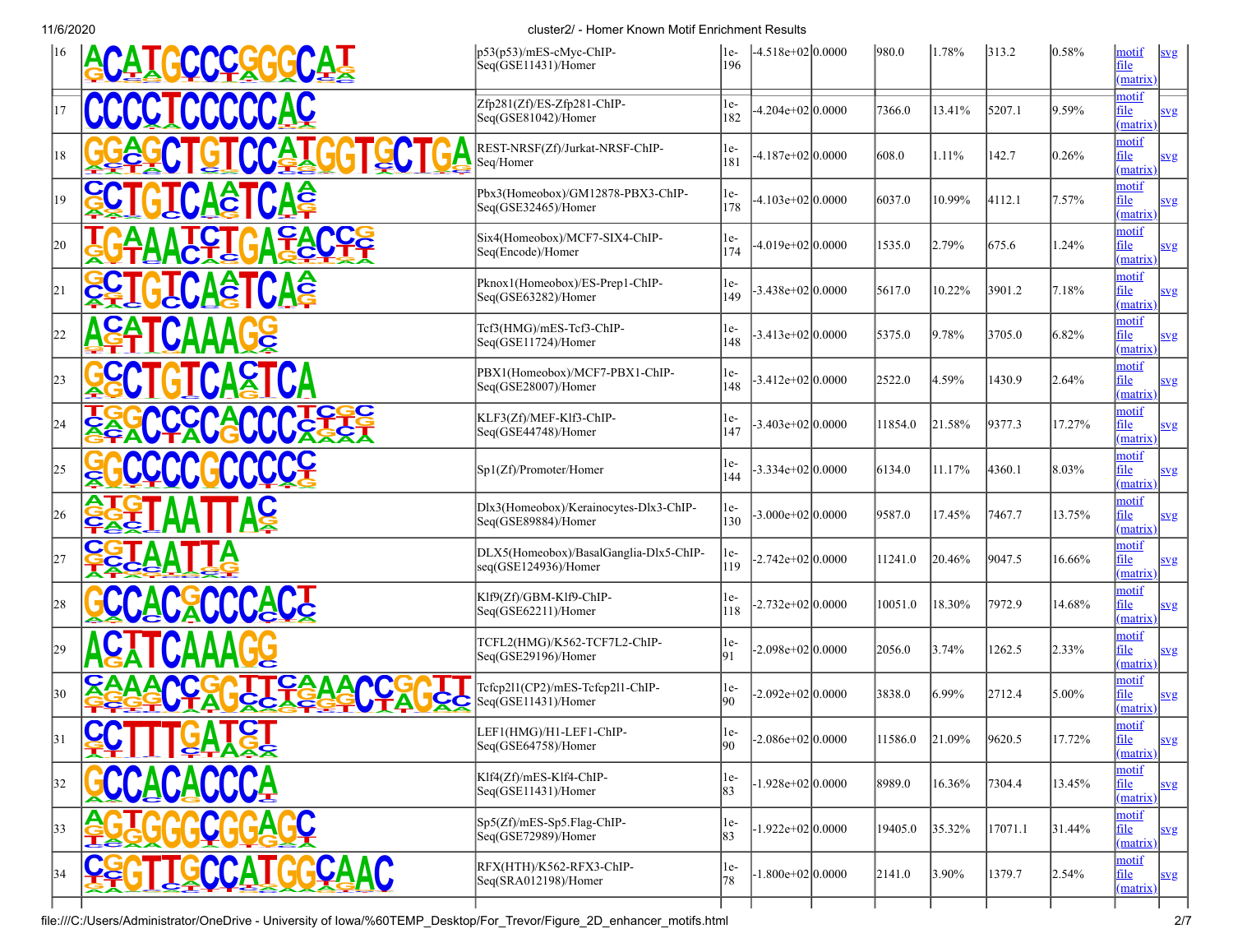| 35  | CCATGGCAACS       | Rfx2(HTH)/LoVo-RFX2-ChIP-<br>Seq(GSE49402)/Homer                                               | 1e-<br>73   | $-1.689e+02 0.0000$  | 2309.0  | $ 4.20\%$  | 1535.7  | 2.83%     | motif<br>svg<br>file<br>(matrix)        |
|-----|-------------------|------------------------------------------------------------------------------------------------|-------------|----------------------|---------|------------|---------|-----------|-----------------------------------------|
| 36  |                   | E2F3(E2F)/MEF-E2F3-ChIP-<br>Seq(GSE71376)/Homer                                                | $1e-$<br>71 | $-1.642e+02 0.0000 $ | 9715.0  | 17.68%     | 8089.7  | 14.90%    | motif<br>file<br>svg<br>(matrix)        |
| 37  |                   | Six2(Homeobox)/NephronProgenitor-Six2-<br>ChIP-Seq(GSE39837)/Homer                             | 1e-<br>63   | $-1.463e+02 0.0000 $ | 15354.0 | 27.95%     | 13464.8 | 24.80%    | motif<br>file<br>svg<br>(matrix)        |
| 38  |                   | KLF1(Zf)/HUDEP2-KLF1-<br>CutnRun(GSE136251)/Homer                                              | le-<br>62   | $-1.443e+02 0.0000 $ | 17927.0 | 32.63%     | 15932.3 | 29.34%    | motif<br>file<br>svg<br>(matrix)        |
| 39  |                   | E2F7(E2F)/Hela-E2F7-ChIP-<br>Seq(GSE32673)/Homer                                               | 1e-<br>58   | $-1.351e+02 0.0000$  | 2026.0  | 3.69%      | 1373.5  | 2.53%     | motif<br>file<br>svg<br>(matrix)        |
| 40  |                   | E2F4(E2F)/K562-E2F4-ChIP-<br>Seq(GSE31477)/Homer                                               | 1e-<br>58   | $-1.340e+02 0.0000$  | 6368.0  | 11.59%     | 5163.3  | 9.51%     | motif<br>file<br>svg<br>(matrix)        |
| 141 |                   | X-box(HTH)/NPC-H3K4me1-ChIP-<br>Seq(GSE16256)/Homer                                            | $1e-$<br>54 | $1.260e+02 0.0000$   | 2386.0  | 4.34%      | 1692.1  | 3.12%     | motif<br>file<br>svg<br>(matrix)        |
| 42  |                   | Tef7(HMG)/GM12878-TCF7-ChIP-<br>Seq(Encode)/Homer                                              | $1e-$<br>54 | $-1.248e+02 0.0000 $ | 6156.0  | 11.21%     | 5009.5  | 9.23%     | motif<br>file<br>svg<br>(matrix)        |
| 43  |                   | CTCF-SatelliteElement(Zf?)/CD4+-CTCF-<br>ChIP-Seq(Barski et al.)/Homer                         | $1e-$<br>53 | $-1.221e+02 0.0000$  | 667.0   | 1.21%      | 341.3   | $ 0.63\%$ | motif<br>file<br>svg<br>(matrix)        |
| 144 |                   | Foxa3(Forkhead)/Liver-Foxa3-ChIP-<br>Seq(GSE77670)/Homer                                       | 1e-<br>46   | $1.082e+02 0.0000$   | 5194.0  | 9.45%      | 4209.7  | 7.75%     | motif<br>file<br>svg<br>(matrix)        |
| 45  |                   | E2F1(E2F)/Hela-E2F1-ChIP-<br>Seq(GSE22478)/Homer                                               | 1e-<br>43   | $-1.009e+02 0.0000$  | 3561.0  | 6.48%      | 2779.6  | 5.12%     | motif<br>file<br>svg<br>(matrix)        |
| 46  |                   | Tbx20(T-box)/Heart-Tbx20-ChIP-<br>Seq(GSE29636)/Homer                                          | 1e-<br>43   | -9.922e+01 0.0000    | 4533.0  | 8.25%      | 3651.7  | $ 6.73\%$ | motif<br>file<br>svg<br>(matrix)        |
| 147 |                   | WT1(Zf)/Kidney-WT1-ChIP-<br>Seq(GSE90016)/Homer                                                | 1e-<br>35   | $-8.266e+01 0.0000$  | 12080.0 | 21.99%     | 10762.8 | 19.82%    | motif<br>file<br>svg<br>(matrix)        |
| 48  | C                 | E2F6(E2F)/Hela-E2F6-ChIP-<br>Seq(GSE31477)/Homer                                               | $1e-$<br>35 | $-8.218e+01 0.0000$  | 8087.0  | 14.72%     | 7000.7  | 12.89%    | motif<br>file<br>svg<br>(matrix)        |
| 49  |                   | Zfp809(Zf)/ES-Zfp809-ChIP-<br>Seq(GSE70799)/Homer                                              | le-<br>34   | $-8.010e+01 0.0000$  | 4299.0  | 7.83%      | 3521.1  | 6.48%     | motif<br>file<br>svg<br>(matrix)        |
| 50  | Δ<br><b>SARAG</b> | E2F(E2F)/Hela-CellCycle-Expression/Homer                                                       | 29          | $-6.740e+01 0.0000$  | 860.0   | 1.57%      | 564.2   | $ 1.04\%$ | motif<br><u>file</u><br>svg<br>(matrix) |
| 51  |                   | EKLF(Zf)/Erythrocyte-Klf1-ChIP-<br>Seq(GSE20478)/Homer                                         | le-<br>29   | $-6.714e+01 0.0000$  | 4835.0  | $8.80\%$   | 4072.4  | 7.50%     | motif<br>file<br>svg<br>(matrix)        |
| 52  |                   | NFkB-p50,p52(RHD)/Monocyte-p50-ChIP-<br>Chip(Schreiber et al.)/Homer                           | 1e-<br>27   | $-6.339e+01 0.0000$  | 2211.0  | $ 4.02\% $ | 1722.5  | 3.17%     | motif<br>file<br>svg<br>(matrix)        |
| 53  |                   | DLX1(Homeobox)/BasalGanglia-Dlx1-ChIP-<br>$\left  \text{seq(GSE124936)/} \text{Homer} \right $ | 1e-<br>26   | $-6.022e+01 0.0000$  | 17287.0 | 31.47%     | 15953.9 | 29.38%    | motif<br>file<br>svg<br>(matrix)        |
|     |                   |                                                                                                |             |                      |         |            |         |           |                                         |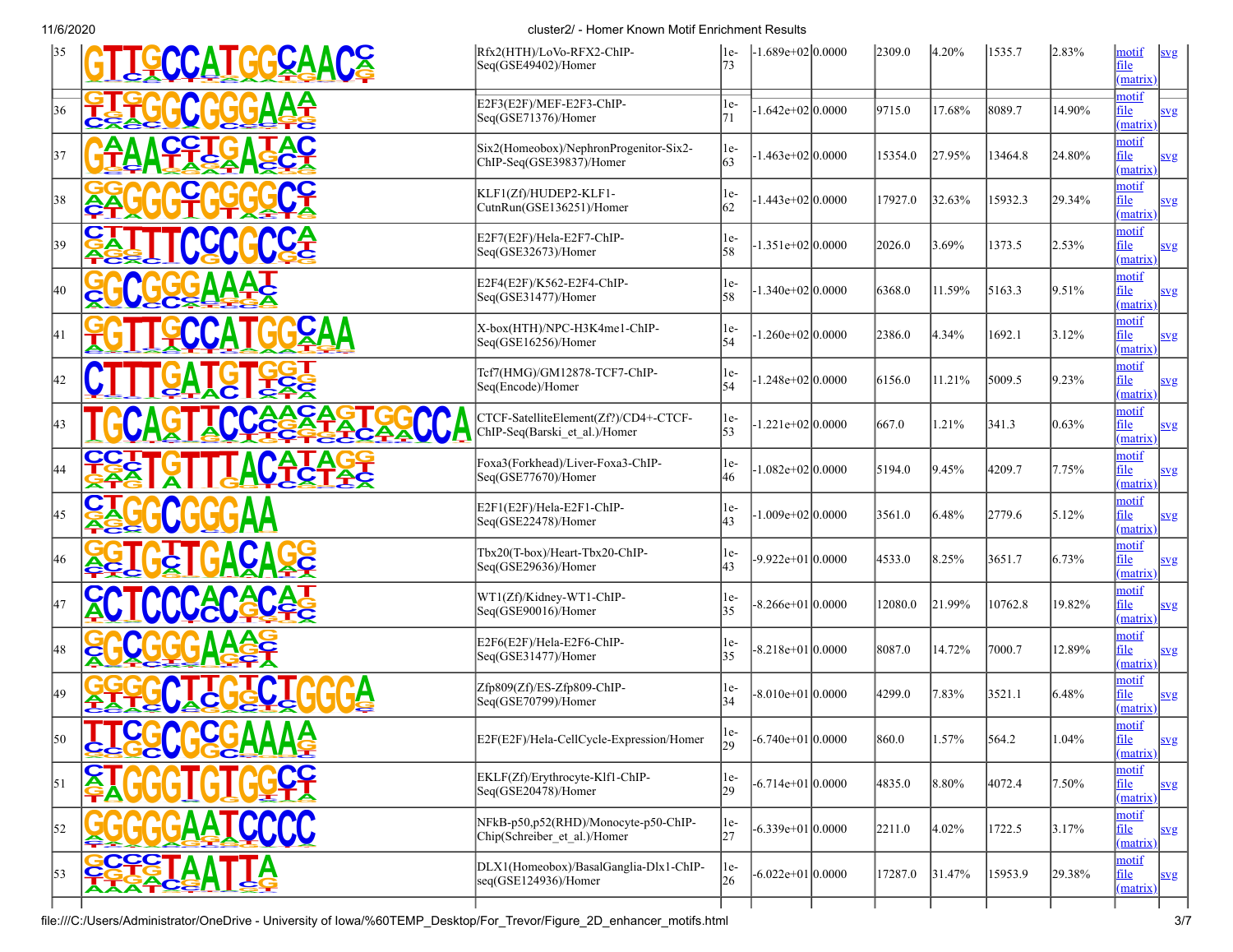|     |                                             | NFkB-p65(RHD)/GM12787-p65-ChIP-<br>Seq(GSE19485)/Homer          | $ 1e-$<br>26 | $-6.006e+01 0.0000$ | 8368.0  | 15.23%    | 7410.3  | 13.65%    | motif<br>svg<br>file<br>(matrix)        |
|-----|---------------------------------------------|-----------------------------------------------------------------|--------------|---------------------|---------|-----------|---------|-----------|-----------------------------------------|
| 55  |                                             | KLF6(Zf)/PDAC-KLF6-ChIP-<br>Seq(GSE64557)/Homer                 | $1e-$<br>25  | $-5.929e+01 0.0000$ | 19346.0 | 35.22%    | 17962.1 | 33.08%    | motif<br>file<br>svg<br>(matrix)        |
| 56  |                                             | Lhx2(Homeobox)/HFSC-Lhx2-ChIP-<br>Seq(GSE48068)/Homer           | $1e-$<br>21  | $-5.053e+01 0.0000$ | 14252.0 | 25.94%    | 13114.2 | 24.15%    | motif<br>file<br>svg<br>(matrix)        |
| 57  |                                             | NFkB-p65-Rel(RHD)/ThioMac-LPS-<br>Expression(GSE23622)/Homer    | $1e-$<br>21  | $-4.993e+01 0.0000$ | 1108.0  | 2.02%     | 809.7   | 1.49%     | motif<br>file<br>svg<br>(matrix)        |
| 58  |                                             | Egr2(Zf)/Thymocytes-Egr2-ChIP-<br>Seq(GSE34254)/Homer           | $1e-$<br>20  | $-4.610e+01 0.0000$ | 3541.0  | 6.45%     | 2997.9  | 5.52%     | motif<br>file<br>svg<br>(matrix)        |
| 59  |                                             | EBF(EBF)/proBcell-EBF-ChIP-<br>Seq(GSE21978)/Homer              | $1e-$<br>19  | -4.466e+01 0.0000   | 4244.0  | 7.73%     | 3654.0  | $ 6.73\%$ | motif<br>file<br>svg<br>(matrix)        |
| 60  |                                             | Zic3(Zf)/mES-Zic3-ChIP-<br>Seq(GSE37889)/Homer                  | le-<br>18    | $-4.353e+01 0.0000$ | 11701.0 | 21.30%    | 10728.5 | 19.76%    | motif<br>file<br>svg<br>(matrix)        |
| 61  |                                             | IRF4(IRF)/GM12878-IRF4-ChIP-<br>Seq(GSE32465)/Homer             | $1e-$<br> 17 | $-4.124e+01 0.0000$ | 6520.0  | 11.87%    | 5809.5  | 10.70%    | motif<br>file<br>svg<br>(matrix)        |
| 62  |                                             | FOXK2(Forkhead)/U2OS-FOXK2-ChIP-Seq(E-1e-<br>MTAB-2204)/Homer   | 17           | $-4.122e+01 0.0000$ | 9192.0  | 16.73%    | 8347.9  | 15.37%    | motif<br>file<br>svg<br>(matrix)        |
| 63  |                                             | PBX2(Homeobox)/K562-PBX2-ChIP-<br>Seq(Encode)/Homer             | $1e-$<br>16  | $-3.752e+01 0.0000$ | 11189.0 | 20.37%    | 10298.8 | 18.97%    | motif<br>file<br>svg<br>(matrix)        |
| 64  | <u>AÇê</u>                                  | Zic2(Zf)/ESC-Zic2-ChIP-<br>Seq(SRP197560)/Homer                 | 1e-<br>15    | $-3.661e+01 0.0000$ | 9156.0  | 16.67%    | 8357.9  | 15.39%    | motif<br>file<br>svg<br>(matrix)        |
| 65  |                                             | DLX2(Homeobox)/BasalGanglia-Dlx2-ChIP-<br>seq(GSE124936)/Homer  | $1e-$<br>14  | $-3.287e+01 0.0000$ | 19041.0 | 34.66%    | 17974.1 | 33.10%    | motif<br>file<br>svg<br>(matrix)        |
| 66  |                                             | Zfp57(Zf)/H1-ZFP57.HA-ChIP-<br>Seq(GSE115387)/Homer             | le-<br>14    | $-3.265e+01 0.0000$ | 5286.0  | 9.62%     | 4714.2  | 8.68%     | motif<br>file<br>svg<br>(matrix)        |
| 167 |                                             | c-Myc(bHLH)/LNCAP-cMyc-ChIP-<br>Seq(Unpublished)/Homer          | $1e-$<br>13  | $-3.180e+01 0.0000$ | 7025.0  | 12.79%    | 6370.2  | 11.73%    | motif<br>file<br>svg<br>(matrix)        |
| 68  |                                             | bHLHE40(bHLH)/HepG2-BHLHE40-ChIP-<br>Seq(GSE31477)/Homer        | $1e-$<br>13  | $-3.152e+01 0.0000$ | 4958.0  | 9.03%     | 4414.2  | $ 8.13\%$ | motif<br>file<br>svg<br>(matrix)        |
| 169 | <b>CC</b><br><b>AĞI UAŞTA</b><br><b>est</b> | Jun-AP1(bZIP)/K562-cJun-ChIP-<br>Seq(GSE31477)/Homer            | $1e-$<br>13  | $-2.998e+01 0.0000$ | 3627.0  | $ 6.60\%$ | 3177.0  | $ 5.85\%$ | motif<br><u>file</u><br>svg<br>(matrix) |
| 70  | <u>SC</u>                                   | Tbox:Smad(T-box,MAD)/ESCd5-Smad2 3-<br>ChIP-Seq(GSE29422)/Homer | $1e-$<br>11  | $-2.612e+01 0.0000$ | 3798.0  | 6.91%     | 3366.2  | $ 6.20\%$ | motif<br>file<br>svg<br>(matrix)        |
| 71  |                                             | FOXP1(Forkhead)/H9-FOXP1-ChIP-<br>Seq(GSE31006)/Homer           | $1e-$<br> 11 | $-2.563e+01 0.0000$ | 6322.0  | 11.51%    | 5761.4  | 10.61%    | motif<br>file<br>svg<br>(matrix)        |
| 72  | <b>GA&amp;T</b><br><b>A28</b>               | Fra1(bZIP)/BT549-Fra1-ChIP-<br>Seq(GSE46166)/Homer              | $1e-$<br> 11 | $-2.539e+01 0.0000$ | 7657.0  | 13.94%    | 7040.2  | 12.97%    | motif<br>file<br>svg<br>(matrix)        |
|     |                                             |                                                                 |              |                     |         |           |         |           |                                         |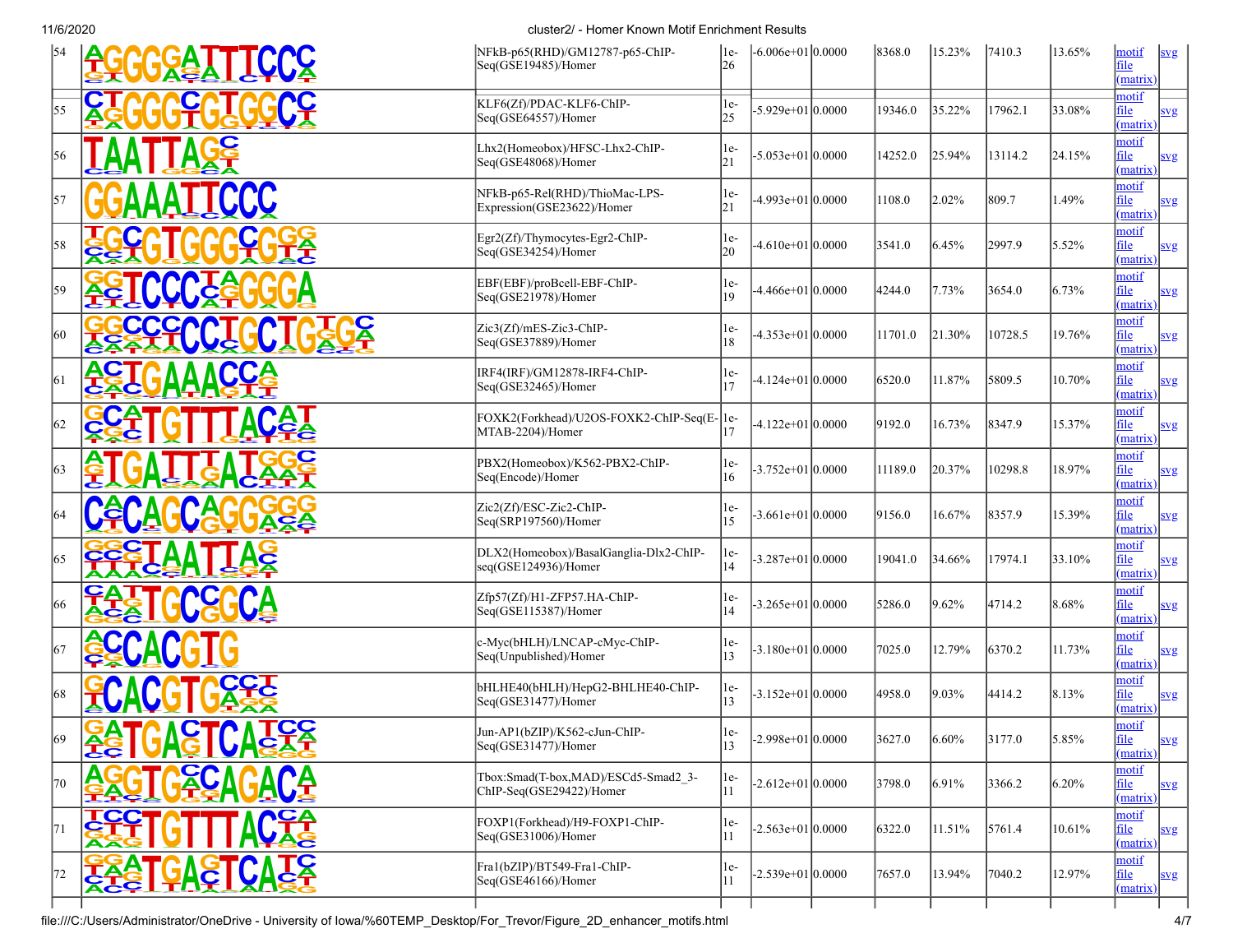| 73           | <b>SATTTGCATA</b>                            | Oct11(POU,Homeobox)/NCIH1048-POU2F3-<br>ChIP-seq(GSE115123)/Homer | 1e-<br>10 | $-2.514e+0110.0000$         | 4188.0  | 7.62%  | 3741.0  | $ 6.89\%$  | motif<br>svg<br>file<br>(matrix)               |
|--------------|----------------------------------------------|-------------------------------------------------------------------|-----------|-----------------------------|---------|--------|---------|------------|------------------------------------------------|
| 74           | AAACA                                        | Foxo3(Forkhead)/U2OS-Foxo3-ChIP-Seq(E-<br>MTAB-2701)/Homer        | le-<br>10 | $-2.437e+01 0.0000$         | 10146.0 | 18.47% | 9447.2  | 17.40%     | motif<br>file<br>svg<br>(matrix)               |
| 75           |                                              | Rfx1(HTH)/NPC-H3K4me1-ChIP-<br>Seq(GSE16256)/Homer                | le-<br>10 | $-2.338e+01 0.0000$         | 3838.0  | 6.99%  | 3426.8  | 6.31%      | motif<br>file<br>svg<br>(matrix)               |
| 76           |                                              | Foxh1(Forkhead)/hESC-FOXH1-ChIP-<br>Seq(GSE29422)/Homer           |           | le-9 -2.265e+01 0.0000      | 8426.0  | 15.34% | 7811.5  | 14.39%     | motif<br>file<br><b>svg</b><br>(matrix)        |
| 177          |                                              | Foxa2(Forkhead)/Liver-Foxa2-ChIP-<br>Seq(GSE25694)/Homer          |           | $1e-9$ -2.168e + 01 0.0000  | 11599.0 | 21.11% | 10890.4 | 20.06%     | motif<br>file<br>svg<br>(matrix)               |
| 78           |                                              | Fosl2(bZIP)/3T3L1-Fosl2-ChIP-<br>Seq(GSE56872)/Homer              |           | le-9 -2.165e+01 0.0000      | 4947.0  | 9.01%  | 4492.1  | 8.27%      | motif<br>file<br>svg<br>(matrix)               |
| 179          |                                              | NF1(CTF)/LNCAP-NF1-ChIP-<br>Seq(Unpublished)/Homer                |           | le-8 -1.948e+01 0.0000      | 7216.0  | 13.14% | 6687.1  | 12.32%     | motif<br>file<br>svg<br>(matrix)               |
| 80           |                                              | Lhx1(Homeobox)/EmbryoCarcinoma-Lhx1-<br>ChIP-Seq(GSE70957)/Homer  | l e-8     | $-1.934e+01 0.0000$         | 14139.0 | 25.74% | 13396.0 | 24.67%     | motif<br>file<br>svg<br>(matrix)               |
| 81           |                                              | Hoxb4(Homeobox)/ES-Hoxb4-ChIP-<br>Seq(GSE34014)/Homer             |           | le-8 -1.866e+01 0.0000      | 2910.0  | 5.30%  | 2592.7  | 4.77%      | motif<br>file<br>svg<br>(matrix)               |
| 82           |                                              | Meis1(Homeobox)/MastCells-Meis1-ChIP-<br>Seq(GSE48085)/Homer      | $1e-7$    | $-1.808e+01 0.0000$         | 27087.0 | 49.31% | 26130.5 | 48.12%     | motif<br>file<br>svg<br>(matrix)               |
| $ 83\rangle$ |                                              | Fra2(bZIP)/Striatum-Fra2-ChIP-<br>Seq(GSE43429)/Homer             | le-7      | $-1.785e+01 0.0000$         | 6721.0  | 12.23% | 6232.0  | 11.48%     | motif<br>file<br>svg<br>(matrix)               |
| 84           |                                              | Atf3(bZIP)/GBM-ATF3-ChIP-<br>Seq(GSE33912)/Homer                  |           | le-7 -1.713e+01 0.0000      | 9035.0  | 16.45% | 8474.6  | 15.61%     | motif<br>file<br>svg<br>(matrix)               |
| 185          |                                              | Arnt:Ahr(bHLH)/MCF7-Arnt-ChIP-<br>Seq(Lo_et_al.)/Homer            | $1e-7$    | $-1.701e+01 0.0000$         | 10246.0 | 18.65% | 9649.4  | 17.77%     | motif<br>file<br>svg<br>(matrix)               |
| 86           |                                              | Tlx?(NR)/NPC-H3K4me1-ChIP-<br>Seq(GSE16256)/Homer                 | $1e-7$    | $-1.662e+01 0.0000$         | 8597.0  | 15.65% | 8058.6  | 14.84%     | motif<br>file<br>svg<br>(matrix)               |
| 87           |                                              | ZSCAN22(Zf)/HEK293-ZSCAN22.GFP-ChIP-<br>Seq(GSE58341)/Homer       | le-6      | $-1.540e+01 0.0000$         | 1569.0  | 2.86%  | 1363.5  | $ 2.51\%$  | motif<br>file<br>svg<br>(matrix)               |
| 188          | ÇΛ<br><b>TAAT</b><br>C<br><b>FGGAAI UARA</b> | GATA(Zf), IR4/iTreg-Gata3-ChIP-<br>Seq(GSE20898)/Homer            |           | $1e-6$ -1.529e+01 0.0000    | 1033.0  | 1.88%  | 870.1   | 1.60%      | motif<br><u>tile</u><br><u>svg</u><br>(matrix) |
| 89           |                                              | Otx2(Homeobox)/EpiLC-Otx2-ChIP-<br>Seq(GSE56098)/Homer            |           | $1e-6$ -1.496 $e+01$ 0.0000 | 12968.0 | 23.61% | 12332.9 | $ 22.71\%$ | motif<br>file<br><u>svg</u><br>(matrix)        |
| $ 90\rangle$ |                                              | CHR(?)/Hela-CellCycle-Expression/Homer                            |           | le-6 -1.453e+01 0.0000      | 7742.0  | 14.09% | 7263.4  | 13.38%     | motif<br>file<br>svg<br>(matrix)               |
| 91           | <b>ECATCAATCAE</b>                           | HOXA2(Homeobox)/mES-Hoxa2-ChIP-<br>Seq(Donaldson et al.)/Homer    |           | $1e-5$ -1.368e +01 0.0000   | 1555.0  | 2.83%  | 1362.3  | $ 2.51\%$  | motif<br>file<br>svg<br>(matrix)               |
|              |                                              |                                                                   |           |                             |         |        |         |            |                                                |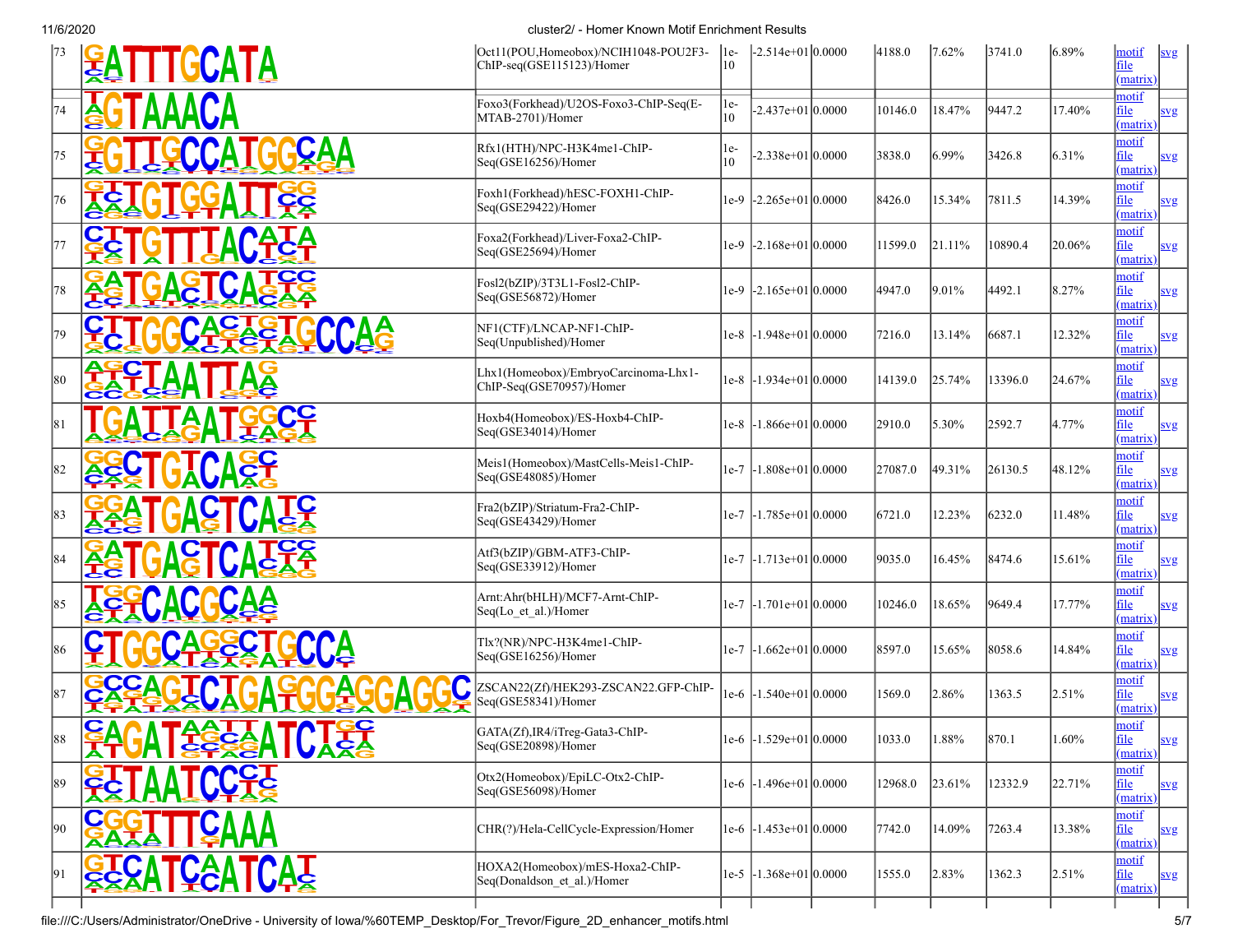| 92            | <b>GCTGASTCA</b>         | Bach2(bZIP)/OCILy7-Bach2-ChIP-<br>Seq(GSE44420)/Homer                     |        | le-5 -1.261e+01 0.0000         | 3057.0  | 5.56%      | 2788.7  | 5.14%     | motif<br>file<br>matrix)         | s <sub>yg</sub> |
|---------------|--------------------------|---------------------------------------------------------------------------|--------|--------------------------------|---------|------------|---------|-----------|----------------------------------|-----------------|
| 93            |                          | HOXA1(Homeobox)/mES-Hoxa1-ChIP-<br>Seq(SRP084292)/Homer                   | $1e-5$ | $-1.208e+01 0.0000$            | 3640.0  | 6.63%      | 3350.2  | 6.17%     | motif<br>file<br>matrix)         | svg             |
| 94            |                          | JunB(bZIP)/DendriticCells-Junb-ChIP-<br>Seq(GSE36099)/Homer               |        | $ 1e-5 $ -1.169e+01 $ 0.0000 $ | 7561.0  | 13.76%     | 7134.9  | 13.14%    | motif<br><u>file</u><br>matrix)  | svg             |
| 95            |                          | HIF-1a(bHLH)/MCF7-HIF1a-ChIP-<br>Seq(GSE28352)/Homer                      |        | $ 1e-4 $ -1.150e+01 $ 0.0000 $ | 3620.0  | 6.59%      | 3338.0  | $ 6.15\%$ | motif<br>file<br>matrix)         | svg             |
| 96            |                          | EBF1(EBF)/Near-E2A-ChIP-<br>Seq(GSE21512)/Homer                           |        | $1e-4$ -1.127 $e+01$ 0.0001    | 18571.0 | 33.81%     | 17896.9 | 32.96%    | motif<br>file<br>matrix)         | svg             |
| 97            |                          | Fox:Ebox(Forkhead,bHLH)/Panc1-Foxa2-ChIP-<br>Seq(GSE47459)/Homer          | 1e-4   | $-1.034e+01 0.0001$            | 16263.0 | 29.60%     | 15654.8 | 28.83%    | motif<br>file<br>matrix)         | svg             |
| 98            |                          | Unknown-ESC-element(?)/mES-Nanog-ChIP-<br>Seq(GSE11724)/Homer             | $1e-4$ | $-9.997e+00 0.0002$            | 11525.0 | 20.98%     | 1025.9  | 20.31%    | motif<br>file<br>matrix)         | <u>svg</u>      |
| 99            |                          | JunD(bZIP)/K562-JunD-ChIP-Seq/Homer                                       | $1e-4$ | $-9.361e+00 0.0004$            | 1312.0  | 2.39%      | 1168.2  | 2.15%     | notif<br>file<br>(matrix)        | svg             |
| 100           |                          | PAX5(Paired,Homeobox),condensed/GM12878-<br>PAX5-ChIP-Seq(GSE32465)/Homer |        | 1e-3 $ -9.033e+00 0.0005$      | 1847.0  | 3.36%      | 1676.2  | 3.09%     | motif<br>file<br>matrix)         | svg             |
| 101           |                          | AP-1(bZIP)/ThioMac-PU.1-ChIP-<br>Seq(GSE21512)/Homer                      |        | le-3 -8.531e+00 0.0009         | 10196.0 | 18.56%     | 9761.7  | 17.98%    | motif<br>file<br>matrix)         | svg             |
| 102           |                          | ZNF692(Zf)/HEK293-ZNF692.GFP-ChIP-<br>Seq(GSE58341)/Homer                 |        | $1e-2$ -6.534e +00 0.0062      | 2414.0  | 4.39%      | 2247.7  | $ 4.14\%$ | notif<br><u>file</u><br>matrix)  | svg             |
| $ 103\rangle$ |                          | BATF(bZIP)/Th17-BATF-ChIP-<br>Seq(GSE39756)/Homer                         |        | $1e-2$ -6.515e +00 0.0063      | 8896.0  | 16.19%     | 8541.9  | 15.73%    | motif<br><u>file</u><br>matrix)  | svg             |
| 104           |                          | E-box(bHLH)/Promoter/Homer                                                | $1e-2$ | $-6.442e+00 0.0067$            | 1118.0  | 2.04%      | 1011.8  | 1.86%     | motif<br><u>file</u><br>matrix)  | svg             |
| 105           |                          | Nrf2(bZIP)/Lymphoblast-Nrf2-ChIP-<br>Seq(GSE37589)/Homer                  |        | $ 1e-2 $ -5.529e+00 $ 0.0166 $ | 765.0   | .39%       | 686.5   | 1.26%     | motif<br><u>file</u><br>matrix)  | svg             |
| 106           |                          | HIF2a(bHLH)/785 O-HIF2a-ChIP-<br>Seq(GSE34871)/Homer                      |        | $ 1e-2 $ -5.404e+00 $ 0.0186 $ | 5020.0  | 9.14%      | 4789.2  | 8.82%     | motif<br>file<br>matrix)         | svg             |
| 107           | <b>AATAATTCATGA</b><br>◘ | OCT:OCT(POU,Homeobox,IR1)/NPC-Brn2-<br>ChIP-Seq(GSE35496)/Homer           |        | le-2 -5.396e+00 0.0186         | 192.0   | $ 0.35\% $ | 156.8   | 0.29%     | motif<br>file<br>matrix)         | <u>svg</u>      |
| 108           |                          | Oct2(POU,Homeobox)/Bcell-Oct2-ChIP-<br>Seq(GSE21512)/Homer                |        | $ 1e-2 $ -5.061e+00 $ 0.0257 $ | 3398.0  | 6.19%      | 3221.5  | $5.93\%$  | motif<br>file<br>matrix)         | svg             |
| 109           | <b>GAGTCAT</b><br>ĉ      | Bach1(bZIP)/K562-Bach1-ChIP-<br>Seq(GSE31477)/Homer                       |        | $ 1e-2 $ -5.027e+00 $ 0.0264 $ | 810.0   | 1.47%      | 733.0   | 1.35%     | motif<br>file<br>matrix)         | <u>svg</u>      |
| 110           |                          | En1(Homeobox)/SUM149-EN1-ChIP-<br>Seq(GSE120957)/Homer                    |        | $ 1e-2 $ -5.001e+00 $ 0.0268 $ | 22565.0 | 41.08%     | 22022.4 | 40.56%    | motif<br><u>file</u><br>(matrix) | svg             |
|               |                          |                                                                           |        |                                |         |            |         |           |                                  |                 |